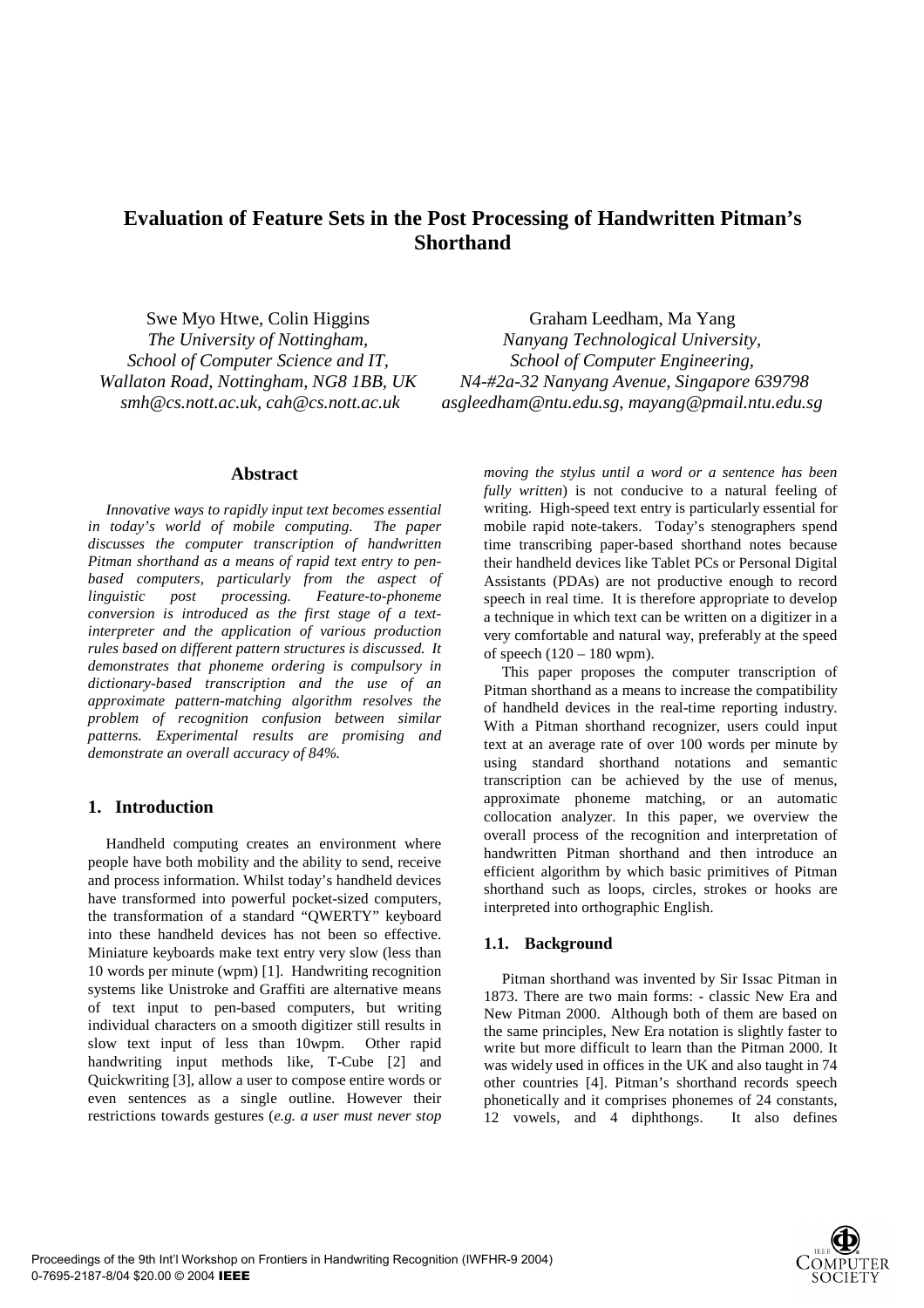approximately 90 of the most frequently used English words as short-forms i.e., special signs written without vowel components. Basic notations of Pitman shorthand and sample outlines are illustrated in *Figure 1.* 





The potential of Pitman shorthand [5][6] as a means of rapid pen-driven text entry to a computer has been reported since the 1980's. Subsequent works by Brooks et al [7][8] introduced the computer transcription of Pitman's shorthand as an aid for the deaf by providing a real-time transcript of lectures and meetings. Research in the 1990's[9][10] classified the whole Pitman shorthand into two types: *vocalized outlines and shortforms* and applied different AI methods in their recognition and transcription. Another recent approach by Nagabhushan et al [11][12] concentrated on the post processing of segmented basic features such as loops or hooks being interpreted to English text using heuristic methods.

## **2. Overview of Our System**

Shorthand outlines are fed into the recognition engine as shown in *Figure 2* and differentiated between a vocalized outline and a short-form. Short-forms are recognized separately from vocalized outlines using a Template Matching Algorithm in which a ranked list of English words is produced. Therefore, the transcription system no longer needs to be concerned with short-forms at the word level transcription. As for vocalized outlines, the recognizer segments them into basic primitives i.e., strokes, hooks, circles or loops using dominant point information as a threshold value. Then, the segmented data are matched up with the features of basic consonants and categorized into a ranked list of phoneme primitives using a neural network classifier. Due to the difficulty of accurately detecting pen pressure on normal digitizers, phonemes with different line thickness like "P"  $\searrow$  and  $\cdot$ <sup>c</sup>B"  $\sim$  are clustered as the same type. In some cases, the classifier is unable to classify a single primitive as a whole consonant outline, for example, outlines of "W"  $\mathbf{\check{v}}$  and "Y"  $\mathbf{\acute{v}}$  are classified separately as a small hook ( $\boldsymbol{\nu}$  or  $\boldsymbol{\theta}$ ) and a stroke written upwards  $\boldsymbol{\ell}$ . Therefore, an additional step is needed to correctly interpret clustered primitives into related phonemes. We refer to this process as *"Feature to Phoneme Conversion (FtoP)".* In an early part of *"FtoP"*, we use an approximate pattern-matching algorithm in which user-dependent stroke variations or wrong vowel allocations are adjusted. The output of "FtoP" is a ranked list of phonemes and they are later discriminated by a phonetic dictionary and matched to a list of homophones at the word level transcription. In sentence level transcription, the homophones are passed through a collocation analyzer, where each word is justified by its frequent use with another word or phrase and the most probable word is selected by the system i.e., "*Internet*" in the following example (*Figure 2*).



 **Figure 2. Illustration of the computer transcription of Pitman shorthand** 

#### **3. Transcription**

#### **3.1. Approximate pattern matching**

Handwritten outlines are bound to differ in angular structures from writer to writer and even from the same writer from time to time. Another problem in the transcription of handwritten Pitman shorthand is that vowels are not written clearly between dot and dash and neither are they put at an accurate position *i.e., at the beginning, middle or end of an outline*. In the preprocessing, the recognition engine detects a ranked list of candidates for individual primitives, but it cannot cope with user-dependent or accidental pen strokes. For example, if the "T" consonant is accidentally written as a vertical curve  $\zeta$  instead of a vertical straight stroke  $\vert$ , the recognizer does not estimate the curve as a vertical stroke.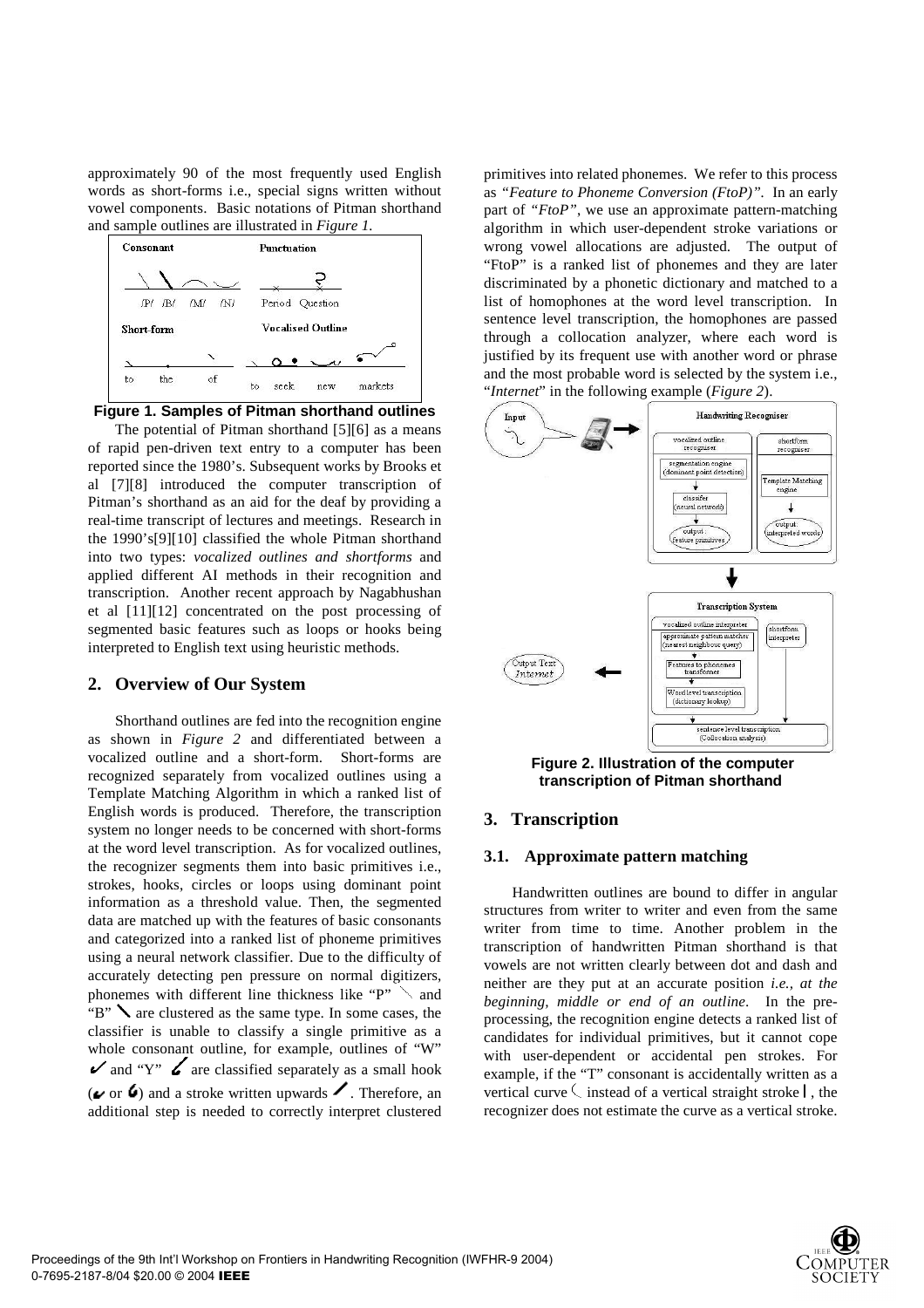Approximate pattern matching is, in fact, a heuristic approach in which uncertain pen strokes are coped with and wrong vowel locations are estimated. It uses the nearest neighbor query and the heuristic is based on the similarity between the two patterns.

Function Name **:** Return value

```
APPROXIMATE_PATTERN_MATCH(pattern) : 
A list of similar primitives
```
Begin

 pattern: a sample input pattern Heu-Fn : a heuristic function Return **NEAREST-NEIGHBOR-QUERY**(pattern, Heu-Fn)

End

The heuristic function (Heu-Fn) can be defined as

 $H_{neiphbourg}(p)$  = nearest neighbor primitives which are similar to pattern 'p'

Primitives with similar structure are defined as the nearest neighbors and the whole Pitman primitives are located to seven neighborhoods where, four of them are related to consonant kernels, one to circular primitives and the remaining two to vowel primitives. Here, *similarity* stands for, "having similar angular structure" for consonant kernels, "having similar shape" for circular components and "having similar location and shape" for







 **Figure 4. Approximate pattern- matching using nearest neighbor query** 

vowel primitives. Samples of neighborhoods are shown in *Figure 3* and the use of approximate pattern matching algorithm is illustrated in *Figure 4*.

#### **3.2 Features to Phonemes Conversion**

Once a vocalized outline has been classified into pattern primitives of hooks, circles and strokes, it is necessary to convert these feature primitives into a phonetic representation. In fact, around 20% of the pattern primitives can be directly mapped to basic consonants, and the remaining 80% of the primitives need to be translated by the application of production rules of Pitman shorthand. Similar to the work of Leedham and Downton [4], the production rules are applied with respect to the stroke primitives of the consonant kernel, and their adjacent primitives.

Basically, there are five production rules introduced in our system: - "D*irect Translation (DT)", "Primitive Combination (PC)", "Primitive Combination and Reverse Ordering (PCRO)", "Feature Detection (FD)" and "Length Detection (LD).* Phonemes related to each rule are as follow:

- *Direct translation rule:* all consonants except Y, W and H
- *Primitive combination rule:* W, Y, H
- *Primitive combination and reverse ordering rule:* PL, BR, etc, PR, BR, etc., FR, VR, etc., and FL, VL etc
- *Feature Detection rule:* SES, ZES circles, ST, STER loop, N, F, V, SHUN hook, suffix –SHIP hook, suffix –ING/INGS dot
- *Length Detection rule:* MD, ND, suffix –MENT, half length strokes, double length strokes

To clarify the first three rules, consider the three sample outlines in *Figure 5* and to clarify the last two rules, refer the three examples below.

Example 1: Application of Feature Detection (FD) Rule

**Circle SES:** Pitman uses a large circle to indicate the sound of SES, SEZ, ZES or ZEZ at the end of an outline. For this case, one of the FD rules is read: - *"IF the stroke or curve primitive is followed by a large circular loop primitive, THEN the loop appends /SES/, /SEZ/, /ZES/ and /ZEZ/ to the preceding phoneme."* 

Example 2: Application of Length Detection (LD) Rule

Half-length stroke N, M: For the purpose of speed writing, Pitman uses a halved and thickened N or M stroke or just halves the length of the N stroke to indicate the succeeding sound of D or the suffix /MENT/ respectively. For this case, one of LD rules is read: - *"IF M or N curve is halved in length, THEN the half-length curve inserts /D/ and /MENT/ after the phoneme of /N/ or*

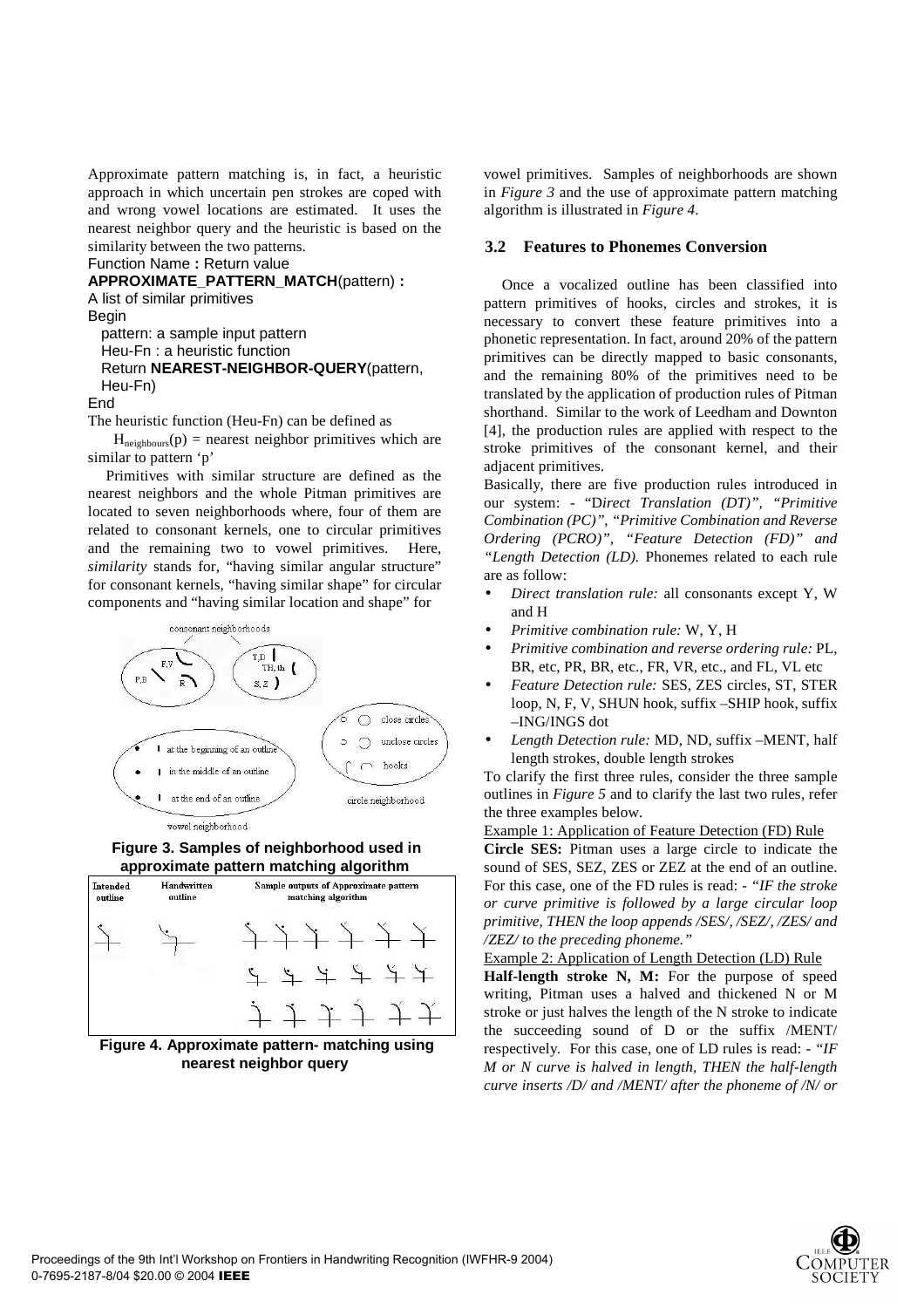| No  | Outline | Description | Classified primitives<br>by neural classifier                                                                                                                                                                                                                                                                                                                                                                                                                                                                                                                                                                                                  |                                                                                                    |    | Translated phonemes by<br>features to phonemes translater                                                |  |  |  |  |  |
|-----|---------|-------------|------------------------------------------------------------------------------------------------------------------------------------------------------------------------------------------------------------------------------------------------------------------------------------------------------------------------------------------------------------------------------------------------------------------------------------------------------------------------------------------------------------------------------------------------------------------------------------------------------------------------------------------------|----------------------------------------------------------------------------------------------------|----|----------------------------------------------------------------------------------------------------------|--|--|--|--|--|
| (a) |         | go          | 2                                                                                                                                                                                                                                                                                                                                                                                                                                                                                                                                                                                                                                              | /G/or/K/ stroke<br>vowel (dash, below, middle)                                                     | 2  | /G/ or /K/ consonant<br>/O/ yowel                                                                        |  |  |  |  |  |
| (b) |         | word        | $\mathfrak{D}$<br>3<br>4                                                                                                                                                                                                                                                                                                                                                                                                                                                                                                                                                                                                                       | Hook (small counterclockwise)<br>/R/ stroke<br>/D/ or /T/ stroke<br>vowel (dash, after, beginning) | 3. | /W/ consonant<br>(rules: small counterclockwise hook + /R/ stroke)<br>/D/ or /T/ consonant<br>/AW/ yowel |  |  |  |  |  |
| (c) |         | printed     | $\overline{c}$                                                                                                                                                                                                                                                                                                                                                                                                                                                                                                                                                                                                                                 | Hook(small clockwise)<br>/P/ or /B/ stroke                                                         |    | /PR/or /BR/ (rules: small clockwise hook+ /P/ or /B/<br>stroke)                                          |  |  |  |  |  |
|     |         |             | 3<br>$\overline{4}$<br>$\overline{5}$<br>6                                                                                                                                                                                                                                                                                                                                                                                                                                                                                                                                                                                                     | /N/ curve<br>$\pi$ stroke<br>vowel (dot, above, middle)<br>vowel (dash, after, beginning)          | 5. | /N/ consonant<br>/T/ or /D/ consonant<br>/E/ vowel<br>/A/ vowel                                          |  |  |  |  |  |
|     |         |             | (a) Direct mapping of a feature primitive to a consonant<br>(b) Translation based on rules of "primitive combination". The rule applied here is "IF the<br>stroke primitive is preceded by a normal, anti-clockwise, small hook primitive, THEN<br>this combination denotes the phoneme /W/".<br>(c) Translation based on rules of "primitive combination and reverse ordering". The rule<br>applied here is "IF a small hook at the beginning of a straight downstroke and the<br>horizontals K and G, adds the sound of R. The hook is always written on the left-hand<br>side of straight downstrokes and underneath straight horizontals." |                                                                                                    |    |                                                                                                          |  |  |  |  |  |



*/M/."*Examples of such an outline is shown in *Figure 6*. In fact, length is not actually detected by the recognizer system and a normal stroke  $N \searrow$  and a halved stroke  $N \cup \{$  are classified as the same primitive. In order to avoid confusion between full and half strokes, the transcription system detects dominant points of N and M curves and evaluates their length. If it is detected as a half stroke, the system appends the consonant /D/ and /MENT/ to any halved N and M stroke. For example, the phonetics of "madam" transcribed by the system are /**M** Ĕ **D** Ă M/ or /**M** Ĕ **M Ĕ N T** Ă M/. Obviously, the latter phoneme set does not exist in English language and it will later be removed by a phonetic dictionary.



department



### **Figure 6. Samples of half-length /M/ stroke and half length /N/ stroke**

Example 3: Application of Length Detection (LD) Rule **Double length strokes:** All curved strokes are doubled in length to present the addition of the syllables –TER, - DER, -THER and –TURE in Pitman shorthand. For this case, another LD rule is read: - *"IF a curve primitive is* 



### **Figure 7. Sample of phoneme translation of a double length stroke**

*doubled in length, THEN the double-length curve inserts /TER/, /DER/, /THER/ and /TURE/ after the phoneme of the curve. Any vowel assigned to the curve should be read before the insertion."* Similar to the half-length translation algorithm, the system detects the length using dominant point information. If it is detected as a doublelength, the outline will firstly be taken as normal length and be translated into related phonemes using the "Direct

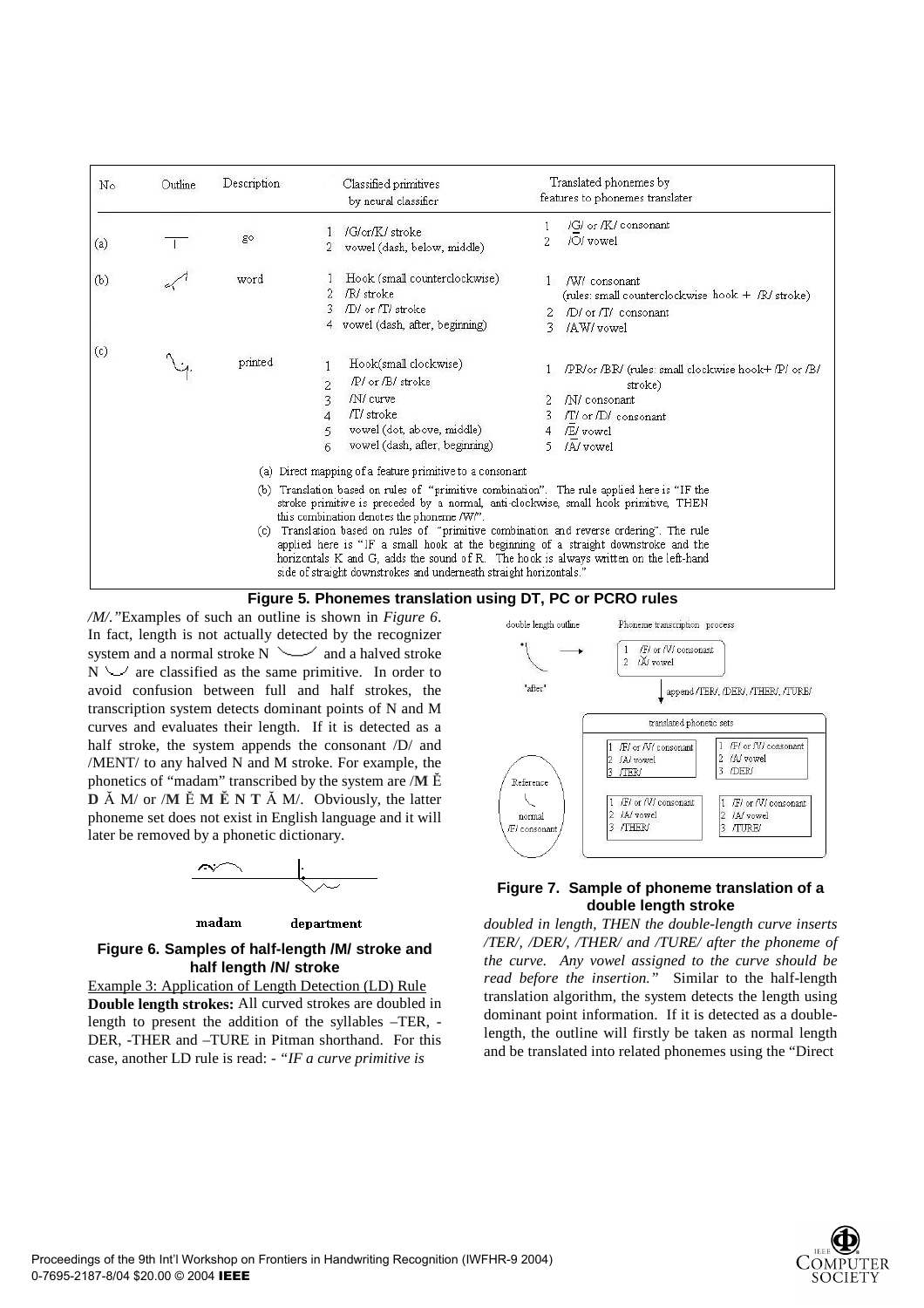```
Initial order of primitives in a vocalized outline "Writing"
                  WStart
                                          (Description: word start)
                  S1,0,64,13,0.093493 (Description: consonant No, start coordinate, end coordinate, consonant type, probability)
1st Primitive
2<sup>nd</sup> Primitive
                  32 64 137 2 0 0 3 1 5 5 8
3d Primitive
                  S3, 19, -1, 24, 14<sup>th</sup> Primitive
                  V1,0,64,2,1,3
                                         (Description: vowel No, start coordinate, end coordinate, sequence, position, type)
                  Wend
                                         .<br>(Description: word end)
Sorted list
                  WStart.
                                          (Description: word start)
1st Primitive
                  S1,0,64,13,0.093493 (Description: consonant No, start coordinate, end coordinate, consonant type, probability)
2<sup>nd</sup> Primitive
                  V1,0,64,2,1,3<br>S2,64,137,2,0.931558
                                         (Description: vowel No, start coordinate, end coordinate, sequence, position, type)
3rd Primitive
4<sup>th</sup> Primitive
                  $3,19,-1,24,1
                  Wend
                                         (Description: word end)
```


Translation" principle, but at the end of processing, phonemes of /TER/, /DER/, /THER/ and /TURE/ will be inserted next to the phonemes of the double length curve. To illustrate this principle, consider the example in *Figure 7.* 

## **3.3 Phoneme ordering**

The reason phonemes need to be sorted after the conversion of features to phonemes is because pattern primitives are not classified in linguistic order at the recognition stage. The recognition first detects the whole outline and produces a list of consonant primitives in sequential order. Vowels are then recognized from left to right order and appended at the end of the consonant primitives. Therefore, the phoneme ordering requires correct insertion of vowels among the consonant kernels. The beauty of the recognition engine is it can not only detect an approximate dominant point of a vowel primitive, but also can estimate the possible sequence of this primitive against nearby consonants (*i.e., whether the vowel occurs before or after the consonant outline)*. The system uses "*Dominant Point based Insertion (DPI) algorithm"* for phoneme ordering in which vowels are assigned to related consonants using dominant point information and inserted at the right order using the sequence information. The algorithm is illustrated by an example in *Figure 8*. In this example, as the vowel "V1" falls in the same coordinate range as the consonant "S1", it is moved to the adjacent place of S1 and the sequence identifier (*"2" in this case*) indicates that it is pronounced after the consonant "S1".

# **4. Evaluation**

The current goal of our experiment is to evaluate the overall performance of the recognition and transcription

engines. With the help of three experienced shorthand writers, a sample sentence consisting of 28 vocalized outlines and 20 short-forms was entered to our recognition system nine times *(3 times by each writer*). The sample sentence used in this experiment was chosen to reflect the general domain area and the words contained in the most frequently used 5000 English words provided at "edit" *http://www.edict.com.hk/textanalyser/*. It was also chosen to cover the most likely pen-stroke combinations in Pitman shorthand. The input outlines were segmented and classified into pattern primitives by our neural network classifier and then interpreted to orthographic target scripts. Input and output pairs of the experiment are shown in *Table 1* and they are evaluated from the following three main aspects: - *accuracy of final text output; consequence of inconsistent writing styles from writers to writers; and the impact of approximate pattern matching algorithm in the recovery of classification errors*.

| Table 1. Comparison of input shorthand-outlines |
|-------------------------------------------------|
| with interpreted outputs                        |

| No             | Written<br>outline     | Interpreted<br>words | No | Written outline                | Interpreted<br>words | No | Written<br>outline | Interpreted<br>words |
|----------------|------------------------|----------------------|----|--------------------------------|----------------------|----|--------------------|----------------------|
| 1              | writing                | ÷,                   | 17 | ċ<br>more                      | more                 | 33 | have               | have                 |
| $\overline{a}$ | and                    | and                  | 18 | expensive                      | expensive            | 34 | v<br>tumed         |                      |
| 3              | books                  | books                | 19 | to                             | to                   | 35 | al.<br>out         | out                  |
| $\overline{4}$ | survived               |                      | 20 | produce                        |                      | 36 | $\checkmark$<br>to | to                   |
| 5              | even                   |                      | 21 | $\sim$ for<br>for              |                      | 37 | $\sim$ be          | be                   |
| 6              | $\mathcal{F}$<br>after | after                | 22 | the                            | the                  | 38 | <b>b</b> faster    | faster               |
| $\overline{7}$ | the                    | the                  | 23 | $\dot{\mathcal{L}}$<br>same    | same                 | 39 | and                | and                  |
| 8              | invention              | invention            | 24 | Ey<br>quantity                 | quantity             | 40 | easier             | easier               |
| 9              | $\lambda$<br>of        | of                   | 25 | x<br>of                        | of                   | 41 | ×,<br>to           | to                   |
| 10             | film                   | film                 | 26 | ٧ſ<br>6 ≠<br>ideas             | ideas                | 42 | 1. reproduce       | ٠                    |
| 11             | $\sqrt{2}$ radio       | radio                | 27 | $\mathbf{u}$<br>only           |                      | 43 | and                | and                  |
| 12             | ╱<br>and               | and                  | 28 | v<br>computer                  |                      | 44 | spread             | spread               |
| 13             | $k$ television         | television           | 29 | $\dot{\mathcal{D}}$<br>storage | storage              | 45 | $6$ than           | than                 |
| 14             | which                  | which                | 30 | and                            | and                  | 48 | the                | the                  |
| 15             | are                    | are                  | 31 | the                            | the                  | 47 | ů.<br>printed      |                      |
| 1 <sup>2</sup> | $7$ <sub>much</sub>    | much                 | 22 | - Internet                     |                      | 49 | ı.<br>Mord         | <b>MARTIN</b>        |